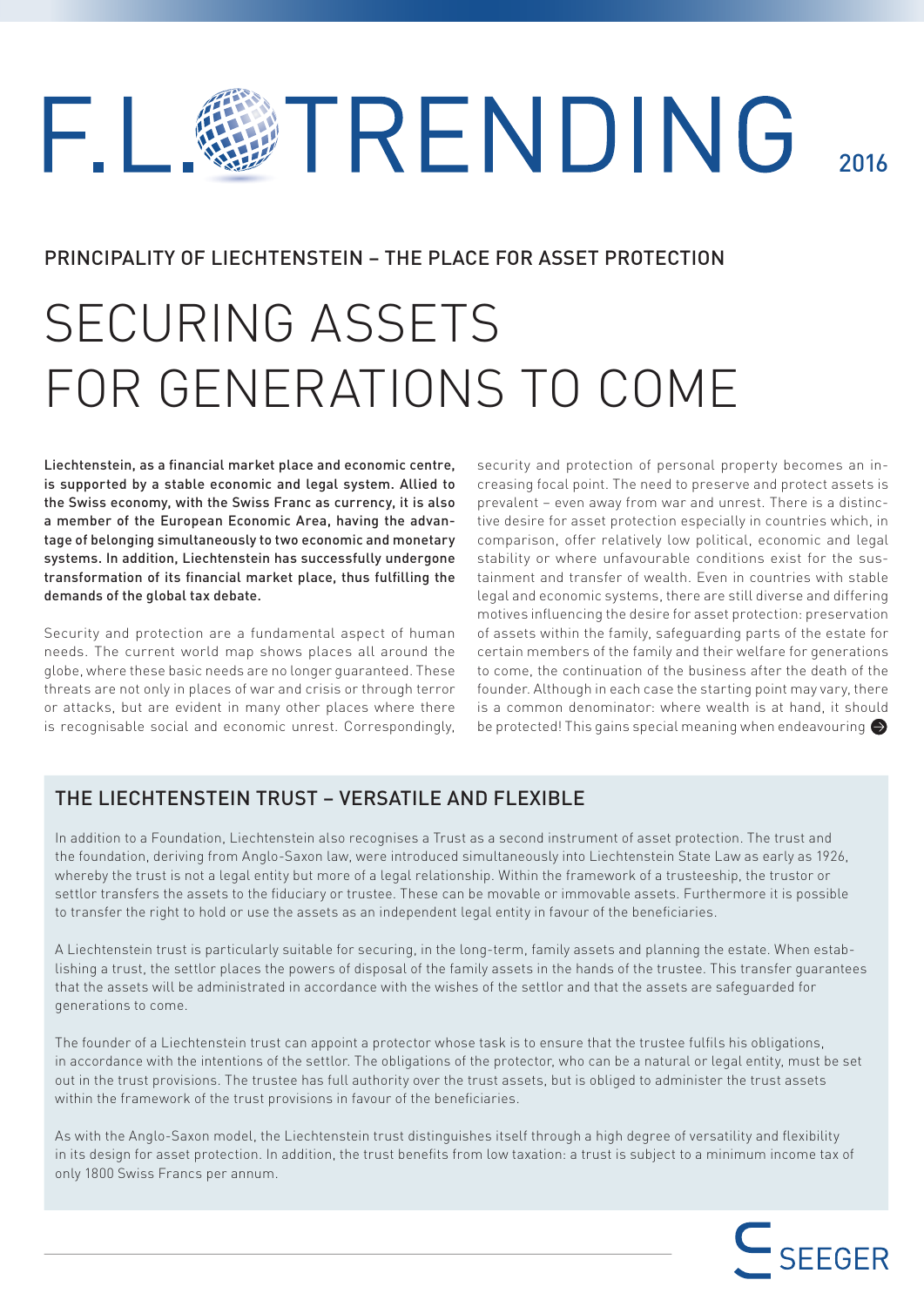# EDITORIAL



The transformation of the financial market place Liechtenstein is virtually complete. Liechtenstein committed itself in the "Liechtenstein Declaration" of 2009 to international standards in areas of transparency and information exchange. Since then, numerous double taxation agreements have been concluded, the USA Fatca regime has been adopted and the Automatic Exchange of Information (AEOI), in accordance with OECD standards, has been introduced. A basis has been established on which the envisaged exchange of information is able to operate as of 2017. Liechtenstein is thereby one of the first countries to meet its international obligations, providing the customer of the financial market place not only with legal certainty but also planning security. Customers of the financial market place Liechtenstein who prioritise security and protection of assets, also benefit from a sound legal and economic structure as well as the country's political stability. This has been recognised internationally by Standard & Poor's AAA rating and the OECD's assessment that Liechtenstein is "largely compliant".

Sincerely yours,

Dr. Norbert Seeger



to safeguard assets in the succession of a company. When planning succession, the focus can be placed on long-term preservation, the future management of the company in accordance with the wishes of the founder or protecting the company from "an unfriendly takeover".

#### Decades of Experience in Managing Asset Friendly Structures

For decades, Liechtenstein has belonged to the group of safe countries which offer diverse possibilities for asset protection. Asset protection was already a focal point when drafting Person and Company Law in 1926 and has been systematically developed through the vast experience gained over decades in dealing with the assets of overseas clients. The adoption of international standards in the field of automatic exchange of information on tax matters as well as combatting money laundering and financing of terrorism, have made Liechtenstein a recognised partner in the global world of nations. Overseas clients of Liechtenstein's financial market place continue to have, at their disposal, various legal entities for asset protection that guarantee security, privacy and confidentiality, in accordance with global standards.

#### Determining Succession to Sustain Family Assets

Wealthy individuals often search for possibilities to sustain and protect family assets. Entrepreneurs contemplate appointing a suitable successor for their company and to plan succession so that, after their demise, the successor will not be confronted with financial claims which could jeopardise the continued existence of the company. Others wish to prevent a splitting up of the company among several heirs, thereby alleviating the risk of the company becoming inoperable or having its existence endangered. Liechtenstein's company law offers suitable legal structures with different design possibilities for such challenges. Above all, foundations and trusts, appropriately designed, are exceptionally well suited for the protection of assets. The common denominator of all models is that assets can be designated for a specific purpose.

#### Private Foundations for Secure Asset Protection

In 2009, Liechtenstein Foundation Law underwent a complete revision during which special emphasis was placed on the protection of foundation assets. The current foundation law differentiates between charitable and private foundations created, in particular, to safeguard and protect private wealth. A Liechtenstein foundation can be set up to follow several concurrent goals, pursuing both private as well as charitable purposes. A foundation can, in the form of a company foundation, participate in another company.

A declared goal of the foundation law reform was that a Liechtenstein foundation should be preserved as an instrument for succession planning and as a means for asset protection. By bringing their assets into a foundation, a settlor can achieve the goal of maintaining the estate for generations to come. When structuring the foundation, the settlor has the possibility to bind successors to certain conditions over many generations. This also facilitates the transfer of company shares to an appropriately constituted foundation, allowing the company to continue in the sense of its founder.

The advantages of asset protection in Liechtenstein foundation law became even more attractive with the new tax law of 2011. Foundations qualify as Private Asset Structures if they solely administer the assets of private persons and do not undertake any commercial activities. The tax laws, which follow the OECD and EU guidelines, require that companies are subject to a comparatively low 12.5% income tax or a minimum tax of merely 1800 Swiss Francs per annum.

Certain types of income are tax-free e.g. dividends, independent of the amount or time, profits from the sale of participation, operating results abroad or foreign rent and leasing payments.

#### The Trust for the Protection of Assets

As early as 1926, the Trust, although less known, was incorporated together with the Liechtenstein Foundation into Person and Company Law. Trust law also permits a large amount of flexibility in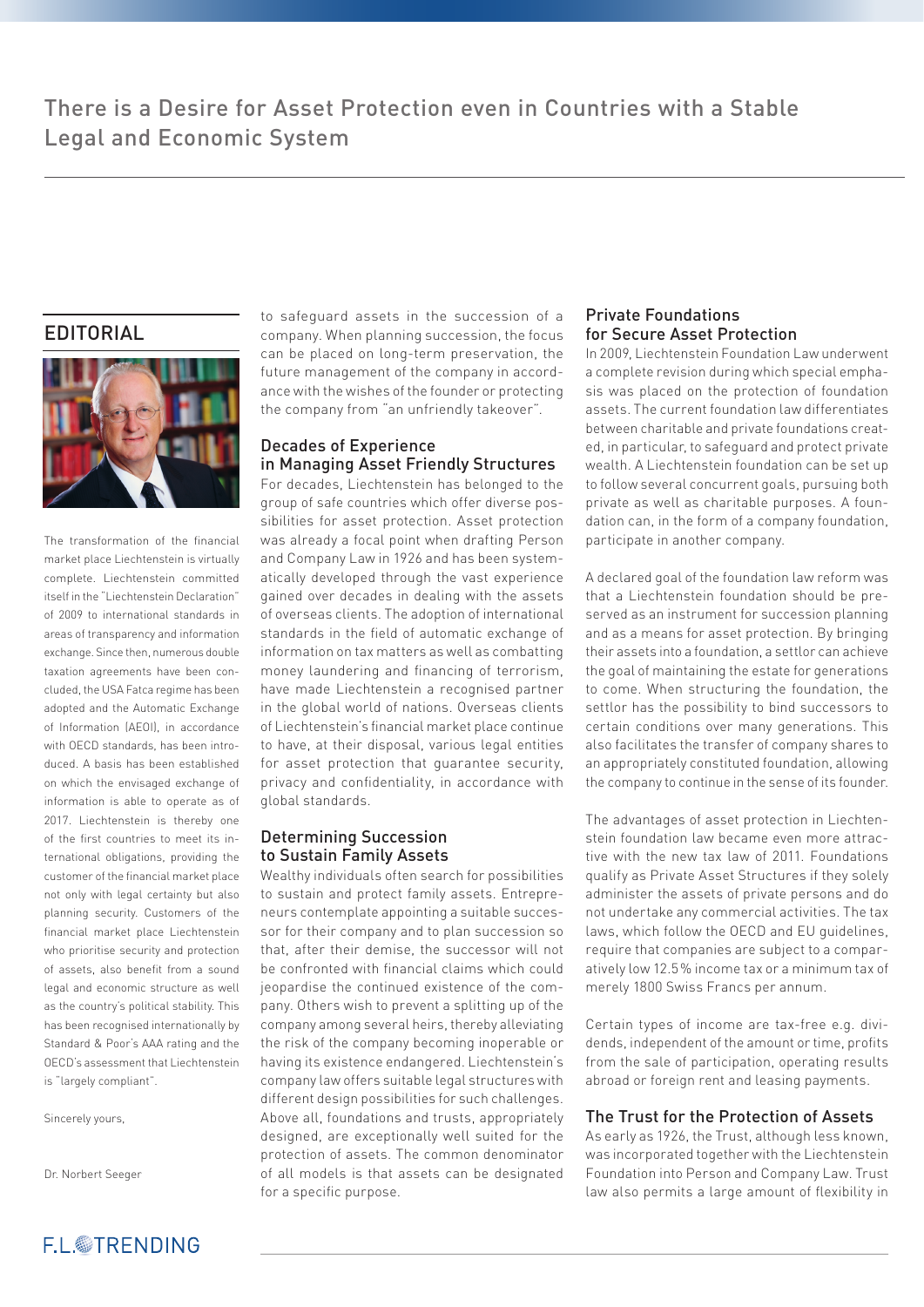order to protect assets from potential risks, which is of particular importance for wealthy individuals who reside in instable political or economic countries. When a Liechtenstein trust is set up, a specially devised contract is signed between the settlor and the trustee. The assets are transferred to the trustee in favour of the beneficiaries.

As with the foundation, a trust can also protect a family enterprise from being fragmented. Because of its flexibility and diversity, the trust is currently gaining internationally more and more significance. The Liechtenstein trust is of particular interest due to its low taxation rate: When the administrative seat is based inland, the trust is then only subject to a minimum tax of 1800 Swiss Francs per annum.

#### Regulatory Basis in Accordance with International OECD-Standards

Liechtenstein has seized the opportunity to transform its financial market place in the light of international demands to fight money laundering and terrorism as well as to achieve taxation transparency and information exchange. In the "Liechtenstein Declaration" of 2009, Liechtenstein emphasised the high value placed on the protection of justified claims to the right of privacy of its international clientele. At the same time, guarantees were given to cooperate more intensively with international efforts and to strengthen the role of the financial market place as a tax conform location. In the meantime, the OECD standards on transparency and information exchange in tax matters have been implemented. A tax agreement as well as an accord on the implementation of FATCA have been concluded with the USA. An agreement on The Automatic Exchange of Information (AEOI) followed the anti-fraud agreement at EU level, this information exchange in tax matters is based on the agreement on the Automatic Exchange of Financial Account Information and the Multilateral Competent Authority Agreement (MCAA). In addition, OECD conform tax agreements have been concluded with various other countries and the network of bilateral double taxation agreements steadily increases. The implementation law on the AEOI came into force on 1st January 2016, allowing the automatic exchange on tax matters to commence at the beginning of 2017.

#### AAA Rating after the Transformation of the Financial Market Place

Liechtenstein has proved itself in the implementation of the OECD standards not only as a trustworthy partner in the international community but also by offering its clients the necessary legal and planning security. Through the measures taken in the transformation of the financial market place and the adoption of global standards, Liechtenstein provides its customers with an attractive environment that is based on legal certainty and stability, a wealth of experience developed over decades and a high quality of service. In addition to liberal company law, of great diversity, when compared internationally, there is also a very competitive tax system. Furthermore, Liechtenstein benefits from being integrated into the Swiss

# STABIQ TREASURE HOUSE – YOUR SAFEST PLACE

Valuables, cultural goods and other precious items require a high standard of storage care. Security and professional handling are among the most important criteria. The STABIQ TREASURE HOUSE was designed to guarantee an elegant and modern building complex for the storage of valuable objects and goods, with the highest standards of security. The STABIQ TREASURE HOUSE offers, in addition to extensive security systems and sophisticated high-end climate technology, vault rooms furnished in accordance with the individual requirements of the customer. The facilities are suitable for the storage of precious metals, valuable coins and jewellery as well as rare artefacts.

In times of economic and social uncertainty, there is an increased demand for professional storage of valuable objects under the highest standards of safety. Against this backdrop of uncertainty, investments in "non bankable assets" have risen, resulting in an increased demand for secure storage facilities. The vault facilities in the STABIQ TREASURE HOUSE fulfil the customer's high demands for privacy.

The STABIQ TREASURE HOUSE is also conceived as an Open Customs Warehouse (OCW) in which the customer is provided with flexible opportunities for the storage of precious objects, especially in the field of valuable artefacts. The OCW, which is subject to the strict guidelines of the Swiss Federal Customs Administration, permits storage of goods without any payment of import duty.